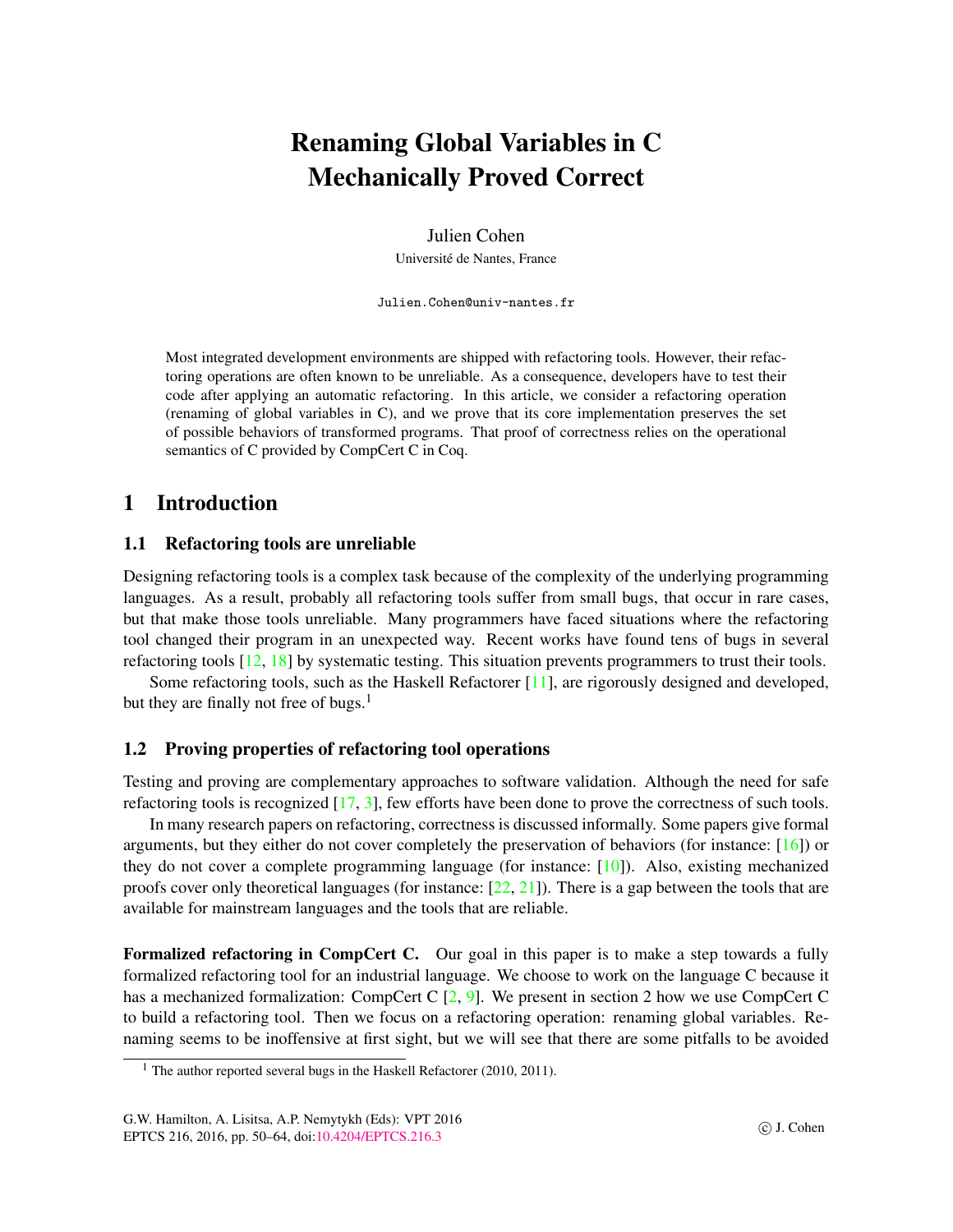(Sec. [3.1\)](#page-3-0). We show how our implementation handles several situations of shadowing (Sec. [3.2\)](#page-5-0) and that it preserves the behavior of programs (Sec. [3.4.1\)](#page-7-0). We also give a sufficient precondition for the operation (Sec. [3.4.2\)](#page-9-0).

All the properties we give are proved in Coq. The full code with the proofs is available from the author or the project web-page.

## <span id="page-1-0"></span>2 Refactoring in CompCert C

To be able to prove properties on the behavior of transformed programs, we need a formal definition of the semantics of programs. We rely on the semantics of C programs formalized in Coq by CompCert C, which takes into account a subset of ISO C 99 larger than MISRA C [2](#page-1-1)004<sup>2</sup>.

That semantics (module Csem in CompCert) is defined on abstract syntax trees (AST). For this reason, we focus on AST transformations in this paper. This allows to verify the logic of the transformation, but it also has some limits as described below (Sec. [2.4\)](#page-3-1).

### 2.1 CompCert C syntax and semantics

Abstract Syntax Trees. Identifiers (AST.ident) are represented by integers (BinNums.positive). A map from textual identifiers in the original program to integer identifiers is maintained during parsing (function intern\_string defined in the OCaml module Camlcoq).

Programs (AST.program) are represented by a list of definitions (or declarations) of global variables and functions. A definition is represented by a pair  $(i,d)$  where *i* is the defined identifier and *d* is the content of that definition. Global variable definitions are composed of a type and an initialization (AST.globdef). Function definitions are composed of a return type, a list of parameters, a list of local variables and a body (Csyntax.fundef). Function bodies are represented by statements (Csyntax.statement). Statement syntax trees follow a 13 cases grammar, and rely on syntax trees of expressions (Csyntax.expr) that follow a 22 cases grammar. In that grammar for expressions, we find the construction Evar  $(x:ident)$   $(ty:type)$  to represent local or global variables or function names.

Formal semantics. The semantics for C programs given in CompCert is based on small-step transitions (relation Csem.step). That relation respects the non-determinism of C programs: several transitions may be allowed from a given state.

The transitive closure of step is used to define the relation Behaviors.program\_behaves between programs and their possible behaviors. Behaviors are represented by the following datatype (in module Behaviors):

> Inductive program\_behavior: Type := | Terminates: trace -> int -> program\_behavior | Diverges: trace -> program\_behavior | Reacts: traceinf -> program\_behavior | Goes\_wrong: trace -> program\_behavior.

Those behaviors embed *traces* which are finite or infinite lists of observable events (trace and traceinf).

<span id="page-1-1"></span><sup>2</sup>We have used CompCert C version 2.4. See <http://compcert.inria.fr/compcert-C.html#subset> for the list of supported features.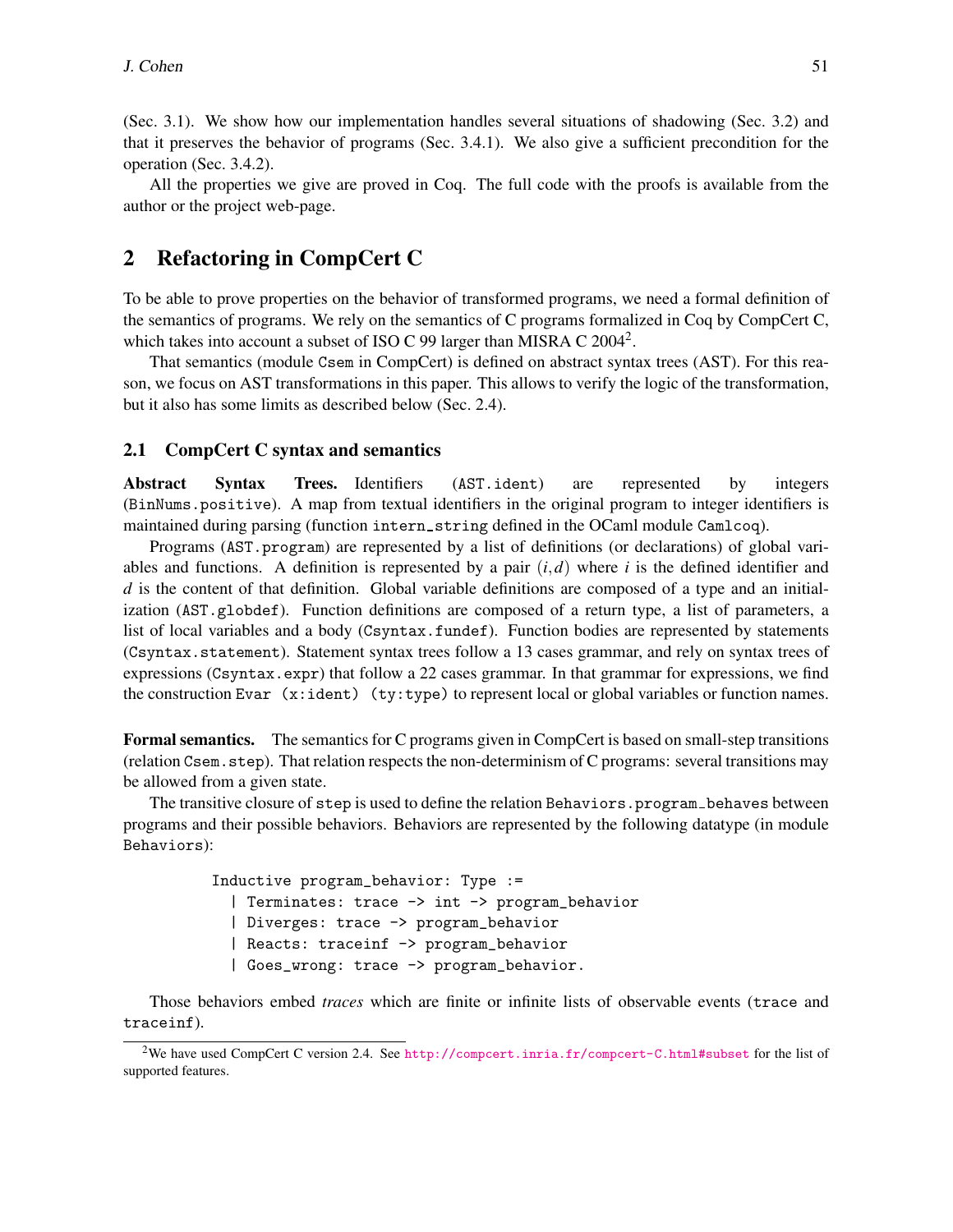

<span id="page-2-0"></span>Figure 1: Data-flow of the tool.

#### 2.2 Program Transformations

Our prototype follows the data-flow given in Fig [1.](#page-2-0) We use CompCert lexer, parser and pretty-printer. The core refactoring is performed on parsed syntax trees. Then the transformed AST are pretty-printed to recover a source file. Most refactoring tools transform simultaneously the syntax tree and the token stream in order to recover the layout in the source file, but this is out of the scope of this paper.

A program transformation may fail and return an error (Error constructor with a message) or succeed and return the transformed AST (OK constructor with the resulting program, see the module Errors of CompCert).

### 2.3 Behavior preservation

Strict preservation. Considering a transformation that successfully transforms a program p into a program t<sub>-p</sub>, the external behavior is *strictly* preserved when p and t<sub>-p</sub> have the same set of possible behaviors (type program behavior) with respect to the relation Behaviors.program behaves (there is as *bisimulation* between  $p$  and  $t$ <sub>-</sub> $p$ ).

<span id="page-2-1"></span>Relaxed preservation. Some refactoring operations may not perform a strict behavior preservation, while still useful for users. In that case, we can precisely tell how the possible behaviors are modified. To do that, we exhibit a relation between the set of possible behaviors of p and the set of possible behaviors of  $t_p$ . For the renaming of global variables, we show in Sec. [3.1.3](#page-4-0) that the set of behaviors is preserved up to renaming in the traces. We give a second example of relaxed preservation below.

Example. Consider the two programs below and a refactoring operation *Extract variable* that would transform the program on the left side into the one on the right side (when applied two times). The two programs do not have the same set of possible traces: the first one can print AB and BA whereas the second can only print AB.

```
int main(){
  return printf ("A") + printf ("B");
  }
```

```
int main(){
  int r1 = print(f''A'') ;
  int r2 = print(f''B'') ;
  return r1 + r2 ;
  }
```
Here, the provider of that refactoring operation can ensure to the user that the set of behaviors of the resulting program is *included in* (but not equal to) the set of behaviors of the original one (*backward simulation*).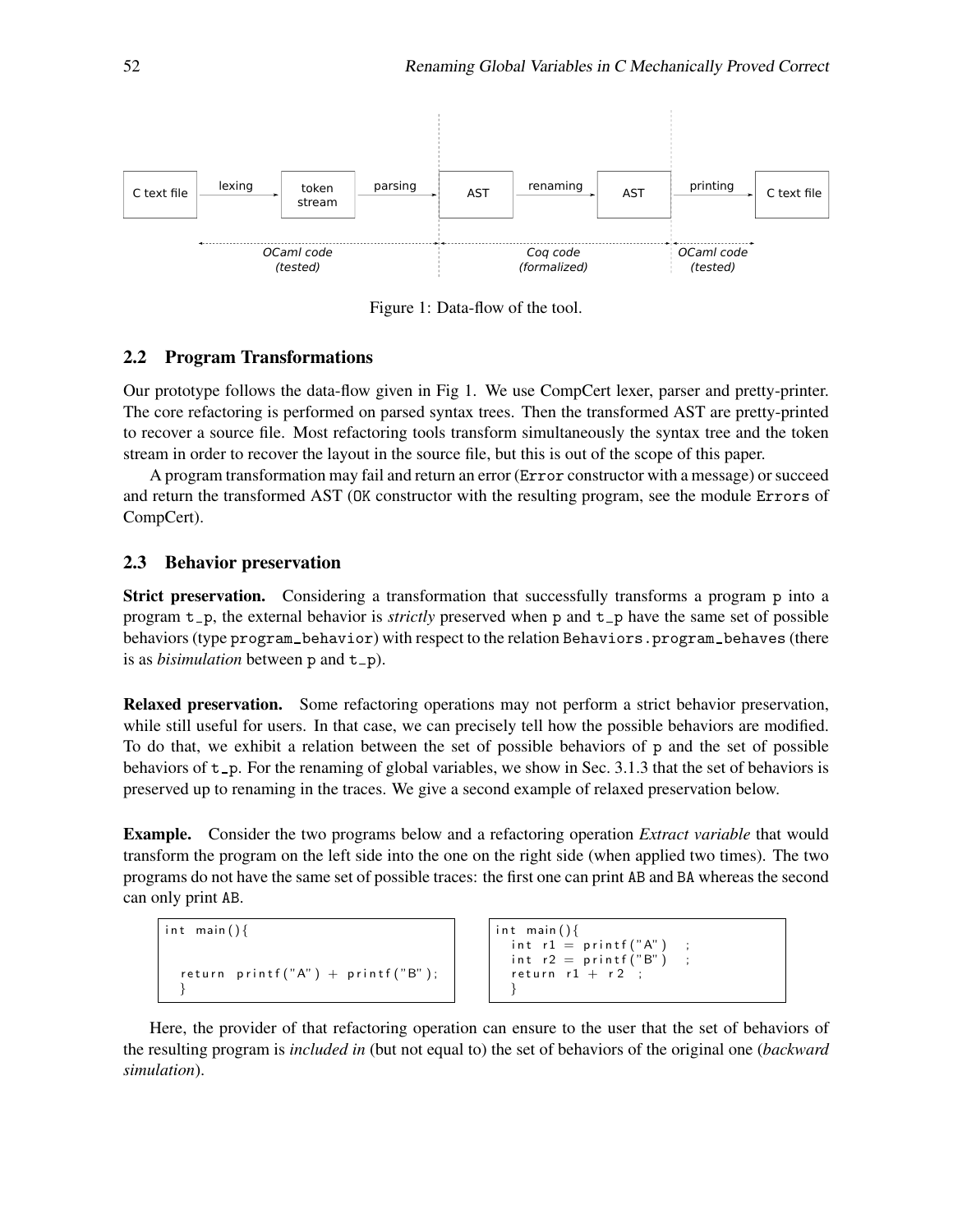Note that strict preservation and relaxed preservation deal only with external behaviors (termination, returned results, traces), as is generally accepted for refactoring operations.

## <span id="page-3-1"></span>2.4 Limits of the approach

Working on syntax trees implies the following limits:

- (Pre-processing.) We do not take pre-processing into account. We do not reconstruct pre-processor directives.
- (Lexing and pretty-printing.) We do not preserve layout and comments.
- (Block variables.) In CompCert syntax trees, block variables are encoded by function local variables. It makes as if all local variables of a function were declared at the beginning of its body. Since we consider only syntax trees, we have no way to consider different maskings in different blocks of functions. Because of that, our renaming operation detects some capture situations in the AST that do not occur in the text source file, and fails to perform the renaming whereas it would be legal. The following program is an example of that situation (rename *x* into *y*).

```
int x = 1 ;
void main (void){
 x++ ;
 {
   int y = 1;
   y++ ;
  }
}
      /* Renaming x into y is correct */
      /* in this program.
```
That problem does not affect the correctness of the refactoring operation but it prevents its completeness.

- Some parts of the tool (parser, pretty-printer...) cannot be proven correct in the the same framework and must be tested.
- We cannot perform renaming in programs that contain some syntax errors.

## 3 Renaming Global Variables

We now focus on a refactoring operation that renames global variables. Renaming is one of the refactoring operations programmers use most. Because of many shadowing and capture situations, renaming is often considered difficult.

## <span id="page-3-0"></span>3.1 Analysis of the problem

## <span id="page-3-2"></span>3.1.1 Dealing with shadowing

The interesting part of renaming variables is dealing with shadowing (a local variable *shadows* a global variable when they have the same name). To be able to preserve the behavior, we cannot create captures. In the following program, the renaming of *x* into *y* must fail: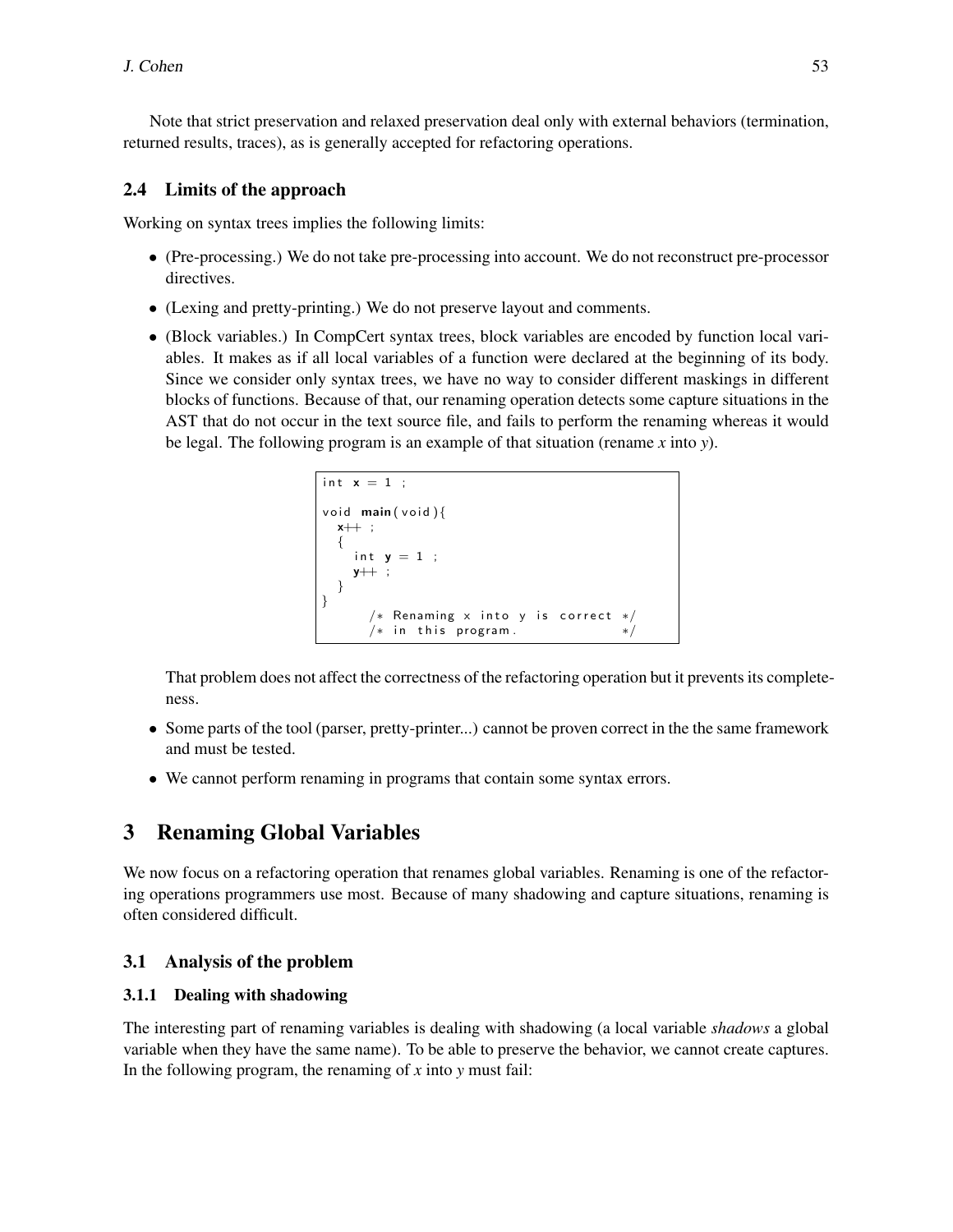```
int x ;
int f(int y){
 return y + x;
}
   /* Renaming \times into y is NOT correct *//* in this program (capture).
```
However, we want to be able to introduce shadowings as long as they do not produce a capture. For instance, renaming *x* into *y* in the following program introduces a new shadowing, but is correct:

```
int x;
int f(int y){
 return y + 1 ;
}
     /* Renaming x into y is correct */
     /* in this program. */
```
#### 3.1.2 Volatile Variables

We do not rename volatile variables because they are designed to be shared with the outside world.

#### <span id="page-4-0"></span>3.1.3 External Functions

The problem. In C, linked libraries have access to global variables of the program as in the following example (consider the source code of the library is not available):

```
/* The library (shipped without source code) */extern int a ; /* This is a declaration *//* (not a definition).
void blackbox(\{a++; \}
```

```
/* The main program */void blackbox () ; /* External function declaration . */
int a = 0; /* Global variable definition. */
int main()\{blackbox();
  return a :
}
```
We generally cannot or do not want to propagate the renaming in libraries. Here, renaming *a* into *b* only in the main program would change the behavior (it introduces an error).<sup>[3](#page-4-1)</sup>

Sufficient Condition as an Hypothesis. Analysis of the compiled code of libraries is out of the scope of our prototype. So we have to assume that the renamed variable is not accessed from external code. We also assume that the new name is not used for a global variable or function in the library. Those assumptions are formalized by a predicate, extcall\_additional\_properties (see module ExtCall in the distributed source code). That predicate is used as a precondition for our result on behavior preservation, (hypothesis EXT1 in Fig. [2\)](#page-8-0). The same assumption is made for inline assembly code that

<span id="page-4-1"></span> $3$ For instance, Eclipse performs the faulty renaming in the source file without warning (tested with Eclipse 4.5.1).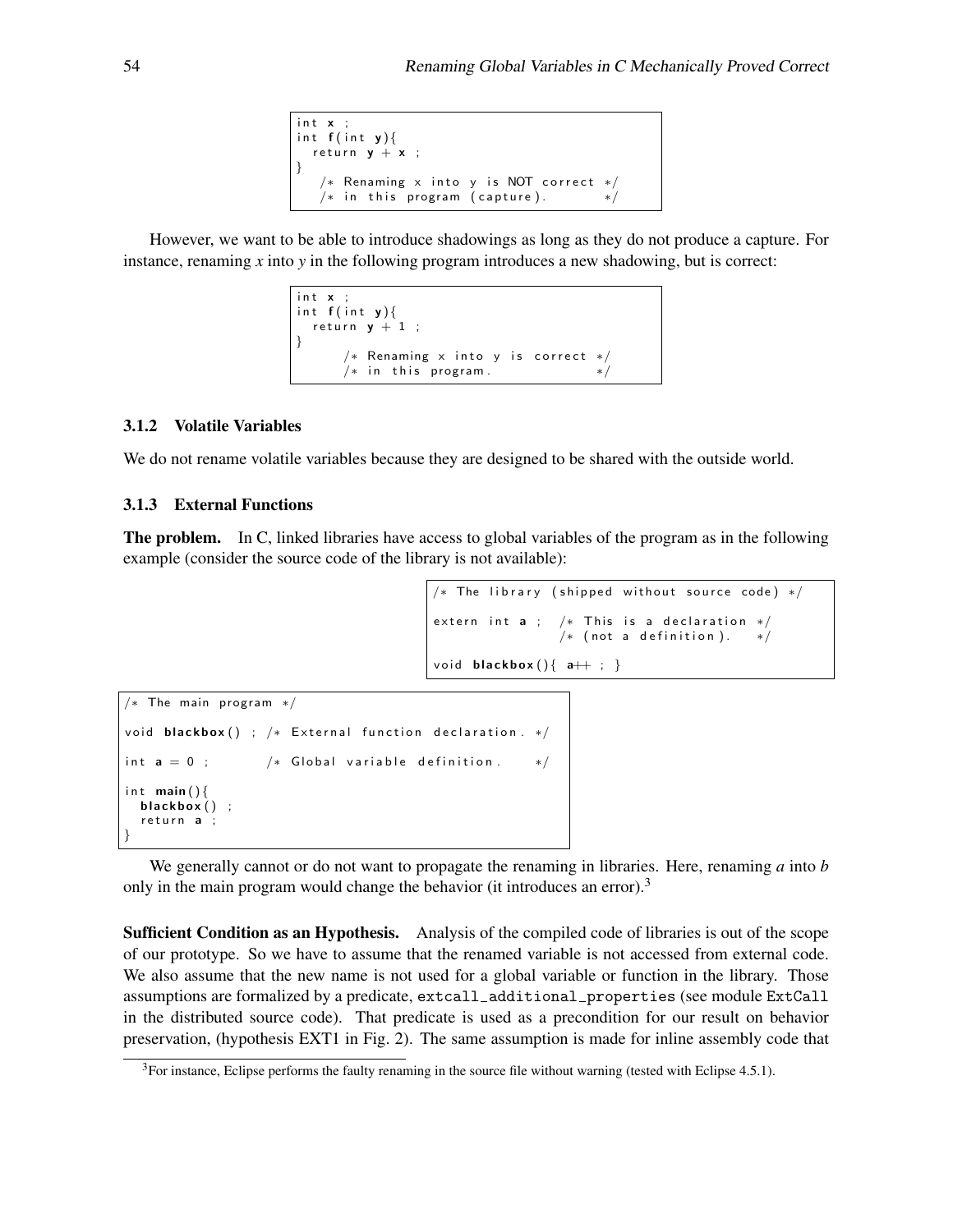we do not analyze (hypothesis EXT2 in Fig. [2\)](#page-8-0). Those assumptions are made only for the two names involved in the renaming.

## <span id="page-5-0"></span>3.2 Implementation of the transformation

We now describe our implementation. In the following, we consider x is the name to be changed,  $y$  is the new name, and  $x \neq y$ .

Pre-operations. Before calling the transformation defined in Coq we perform the following operations (coded in OCaml):

- 1. Check that *y* is not a C keyword. This cannot be done in the Coq part because identifiers are represented by numbers in syntax trees.
- 2. Trigger parsing. We use the CompCert parser, but we must not use the feature of the CompCert compiler that changes the names of the variables to have a unique name for each variable. Otherwise, we would have no way to detect shadowings in the AST.

Top-level checks and transformation. When the AST is available from parsing, the transformation defined in Coq (function rename\_globvar\_hard in module Programs) makes the following verifications:

- 1. Check that *x* and *y* are different from *main*.
- 2. Check that *x* is declared as a global variable.

Then it triggers the transformation of all definitions. For each definition, the function rename2 in module Definitions. Def makes the following verifications:

- 1. If it defines/declares *x*, we check that:
	- (a) the definition is not for a function but a global variable ;
	- (b) *x* does not appear in its initialization ;
	- (c) *y* does not appear in the initialization ;
	- (d) the variable is not volatile.

Then we change the name of the definition into *y*.

- 2. Check that it does not define/declare *y* .
- 3. In other cases, propagate the renaming in the content of the definition: function or global variable initialization.

We describe next how the renaming in functions is performed.

Renaming in functions. To propagate a renaming in a function *f* , we first check if *f* binds *x* and *y* by the means of a parameter or a local variable (see propagate\_change\_ident below<sup>[4](#page-5-1)</sup>).

<span id="page-5-1"></span><sup>&</sup>lt;sup>4</sup>The notation do s <- E1 ; return E2 is a shortcut for match E1 with OK s => E2 | Error e => Error e end. See the monad Error defined in CompCert, which is used to represent computations that can fail. The function dec<sub>-</sub>binds checks if a variable is bound in a function by the means of a formal parameter or a local variable.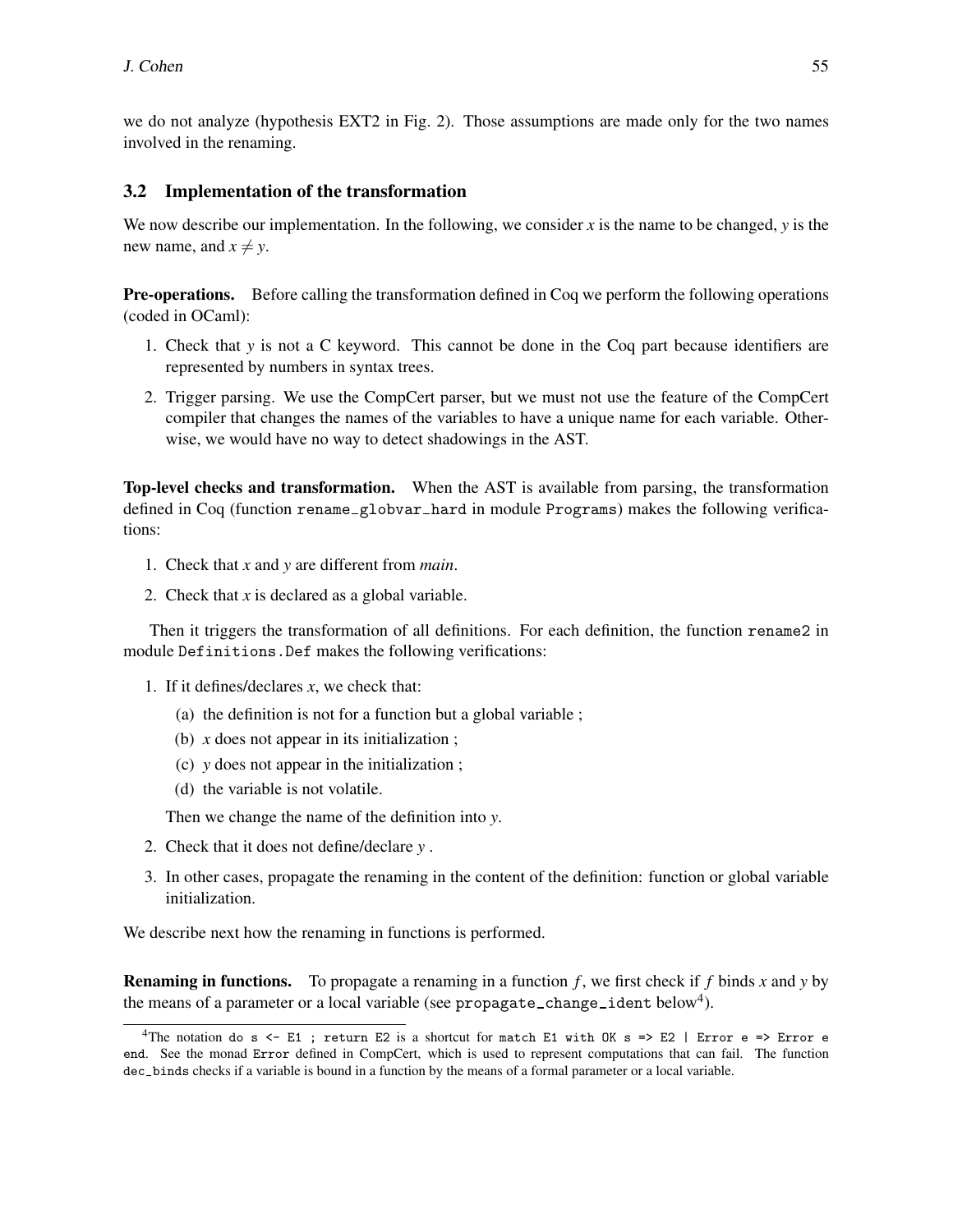Definition *propagate change ident* (*x*:*AST.ident*) (*y*:*AST.ident*) (*f* :*Csyntax.function*) := if *dec binds x f* then if *dec binds y f* then *OK f* else if *dec appears statement y* (*fn body f*) then *Error* (*msg* "Replacing identifier occurring in function.") else *OK f* else if *dec binds y f* then if  $dec\_\n<sub>approx</sub> represents <sub>statement</sub> x (fn\_\n<sub>body</sub> f)$ then *Error* (*msg* "This renaming would introduce an undesired shadowing.") else *OK f* else *force body x y f*. Definition *force body* (*x*:*AST.ident*) (*y*:*AST.ident*) (*f* :*Csyntax.function*) :=

 $d\sigma s \leftarrow$  *Statements.change\_ident x y (fn\_body f) ; OK* (*mkfunction* (*fn return f*) (*fn callconv f*) (*fn params f*) (*fn vars f*) *s*).

Four different situations may occur:

- *f* does not bind  $x / f$  does not bind  $y$ : Rename  $x$  into  $y$  in the body of  $f$  (function force body). This will report a failure if *y* is encountered, report a success otherwise.
- *f* binds *x* / *f* binds *y*: Do not change the body of *f* because of a shadowing (success).
- *f* does not bind  $x / f$  binds  $y$ : If  $x$  appears in the body of  $f$ , report a failure to avoid a capture. Else do not change the body of *f* (success).
- *f* binds *x* / *f* does not bind *y*: Do not change the body of *f* because of a shadowing, but check that *y* does not occur in the body of *f* . Otherwise, we would transform an ill-formed program into a well-formed program, as for the following program:<sup>[5](#page-6-0)</sup>

```
int x;
int f(int x){<br>return y ;
                    /* This instance of y is free. */}
```
Renaming in statements and expressions. Function bodies are represented by statements. To rename a statement, we just propagate the renaming to the leaves of the syntax tree that contain occurrences of

<span id="page-6-0"></span><sup>5</sup> For instance, for that program, some refactoring tools (such as Eclipse and Visual Assist / Whole Tomato Software for Visual Studio) will perform the renaming of the global *x* into *y*, yielding a valid program from an invalid one, which obviously changes the semantics.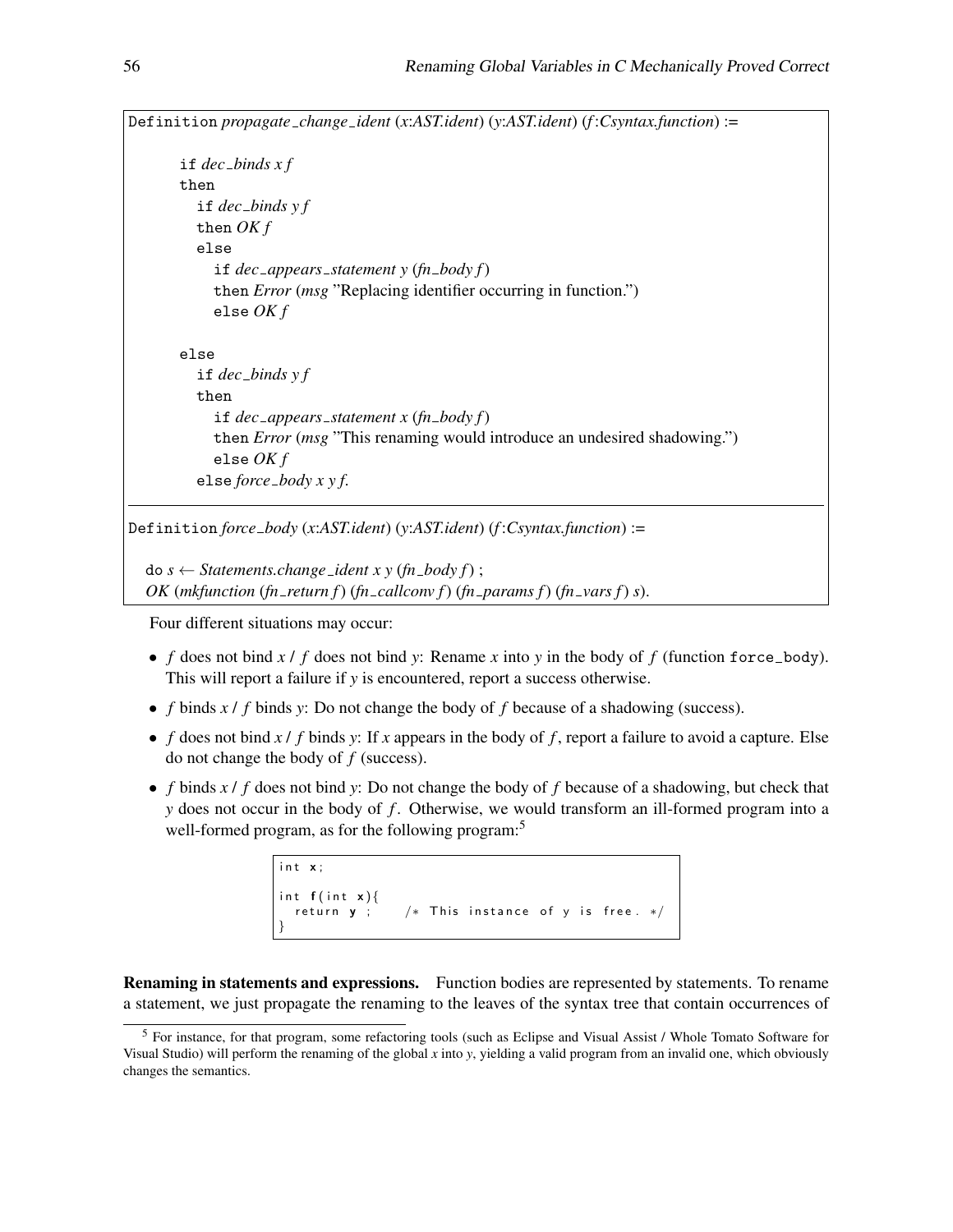variables (constructor Evar of expressions). A failure is reported if *y* is encountered as a variable name (labels are not checked).

```
Definition change ident untyped (x : AST.ident) (y:AST.ident) i :=
            if AST.ident eq x i
            then OK y
            else
              if AST.ident eq i y
              then Error (msg "replacing identifier already occurs")
              else OK i .
```
Optimized syntax trees. The datatype for statements has some constructors to represent optimized forms of accesses to global variables. We report a failure when those constructors are encountered while renaming a statement, but that case never occurs since we deal with not-optimized syntax trees (those optimizations take place at compilation, not at parsing). Such cases are excluded with the hypothesis RG of our result of correctness (Fig. [2\)](#page-8-0).

#### 3.3 Trace and behavior correspondence

In CompCert, traces include some references to global variables (read and write accesses). Those references help to prove the preservation of behaviors by compilation steps of the CompCert compiler. They are not really part of the external behavior: they cannot be observed externally when the variables are not volatile and when libraries do not access them.

The presence of those references makes it impossible to preserve strictly the traces when you change some global variable names. So we want to characterize precisely those changes to be able to tell if we accept them (relaxed behavior preservation as explained in Sec [2.3\)](#page-2-1).

First, we build two functions that perform renaming of global variables in finite traces (Events.rename in trace) and in infinite traces (TraceInf.rename traceinf). Then we use those functions to build a function (Behaviors.rename\_globvar) that renames global variables occurring in behaviors. That function is used to prove relaxed preservation of behaviors (Sec [3.4.1,](#page-7-0) Fig [2\)](#page-8-0).

#### 3.4 Properties

#### <span id="page-7-0"></span>3.4.1 Behavior preservation

Under the conditions already discussed (hypotheses *EXT1*, *EXT2* and *RG* in Fig. [2\)](#page-8-0), and when the renaming operations succeeds, the transformed program has the same set of possible behaviors as the original program, up to renaming in the traces. The equality of the two sets comes from a double inclusion. The first inclusion (forward simulation) is formalized by the theorem *behavior preserved 1* (Fig. [2,](#page-8-0) proved in Coq in module Correctness): if the original program can have a given behavior, then the transformed program can have the same behavior (up to renaming in its trace).

The second inclusion (backward simulation) is stated in the theorem *behavior preserved 3* (Fig. [3\)](#page-8-1): if the transformed program can have a behavior, then the original program can have the same behavior (up to renaming in its trace).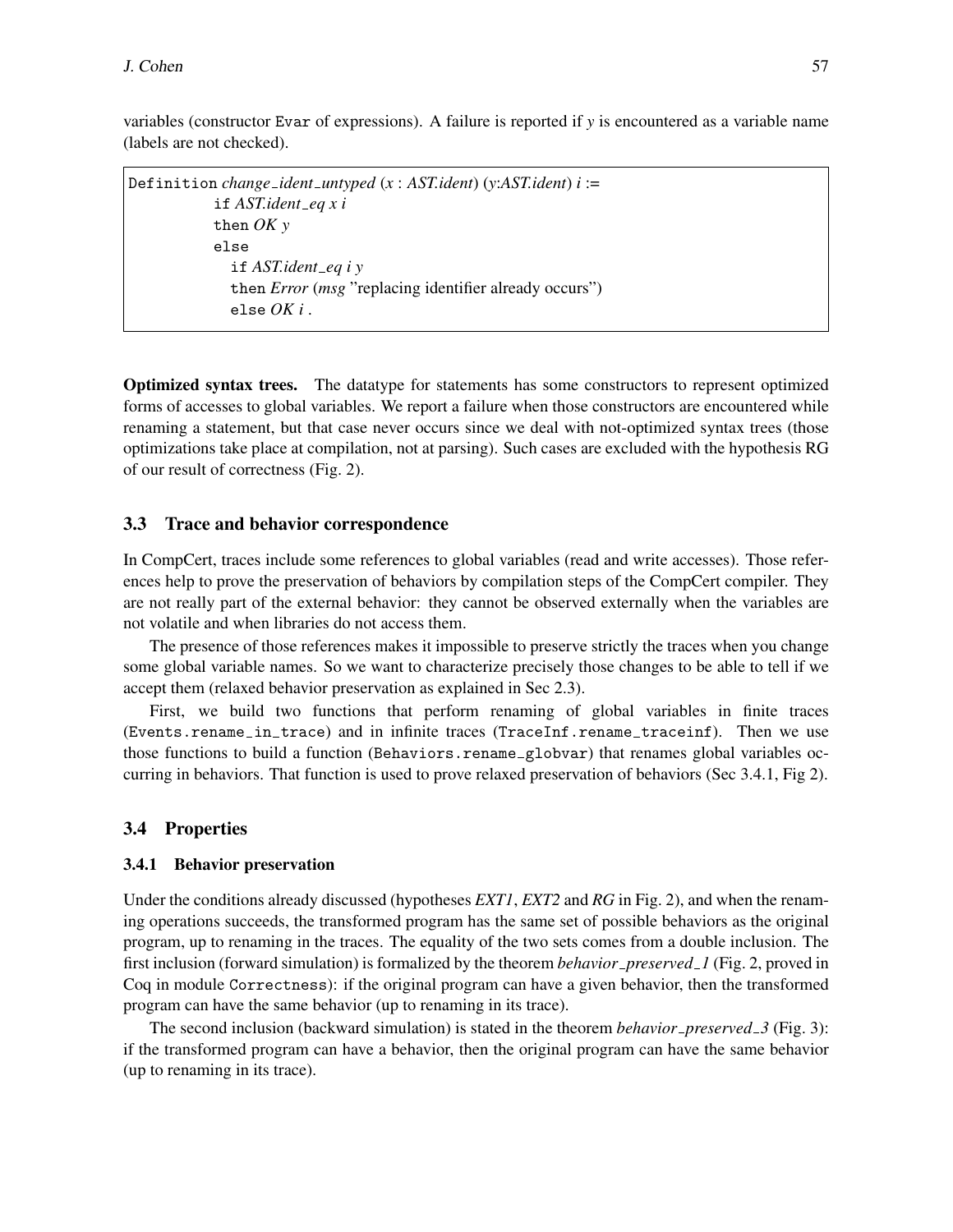| Variable $x:ASTident.$                                                                         |
|------------------------------------------------------------------------------------------------|
|                                                                                                |
| Variable y: AST.ident.                                                                         |
| Hypothesis <i>EXT1</i> :                                                                       |
| $\forall$ name sig,                                                                            |
| $ExtCall. {\it extendL}{additional\_properties}$ (Events.external_functions_sem name sig) x y. |
| Hypothesis <i>EXT2</i> :                                                                       |
| $\forall$ text,                                                                                |
| ExtCall.extcall_additional_properties (Events.inline_assembly_sem text) x y.                   |
|                                                                                                |
| Variable $p: program$ .                                                                        |
| Hypothesis $RG: RawGlobals$ . rawglobals $p$ .                                                 |
| Theorem behavior_preserved_1:                                                                  |
| $x \neq y \rightarrow$                                                                         |
| $\forall$ (t_p:program),                                                                       |
| Programs.rename_globvar_hard x y p = OK t_p $\rightarrow$                                      |
| $\forall$ (b : program_behavior),                                                              |
| program_behaves (Csem.semantics p) b $\rightarrow$                                             |
| $\exists t_{-}b,$                                                                              |
| ( <i>Behaviors.rename_globvar x y b = OK t_b</i> $\wedge$                                      |
| program_behaves (Csem.semantics $t$ -p) $t$ -b).                                               |

<span id="page-8-0"></span>

| Theorem behavior_preserved_3:                                               |  |
|-----------------------------------------------------------------------------|--|
| $x \neq y \rightarrow$                                                      |  |
| $\forall$ (t_p:program),                                                    |  |
| <i>Programs.rename_globvar_hard x y p = OK t_p <math>\rightarrow</math></i> |  |
| $\forall$ (t_b : program_behavior),                                         |  |
| program_behaves (Csem.semantics t_p) t_b $\rightarrow$                      |  |
| $\exists b$ ,                                                               |  |
| ( <i>Behaviors.rename_globvar</i> $y \times t_b = OK$ <i>b</i> $\wedge$     |  |
| program_behaves (Csem.semantics $p$ ) $b$ ).                                |  |

<span id="page-8-1"></span>Figure 3: Backward simulation (same hypoteses as for forward simulation)

Structure of the Proof. The key point to prove the result of forward simulation above is the preserva-tion of transitions (lemma step\_commut of Fig. [4\)](#page-9-1).

To prove this, we build a correspondence between states coming from the execution of the initial program with states in the execution of the transformed program (function change ident in module State). That correspondence relies on correspondences we build on continuations, on contexts, and on global environments. Some aspects of the proof are further discussed in App. [A.](#page-13-6)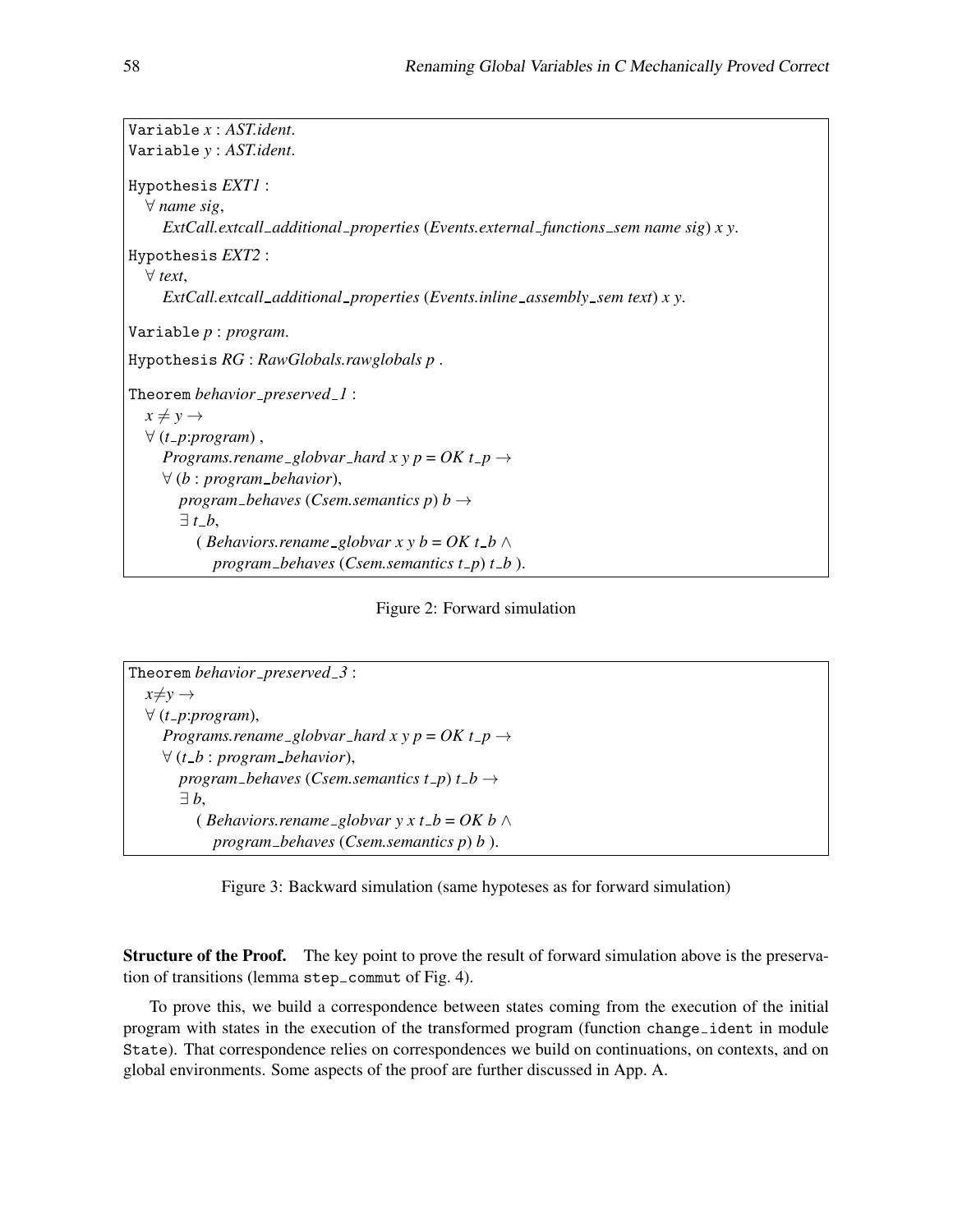

<span id="page-9-1"></span>Figure 4: Commutativity of renaming with transitions (relation step)

#### <span id="page-9-0"></span>3.4.2 Sufficient precondition (for the transformation to succeed)

The result of correctness holds when the transformation succeeds (does not fail and return an error). Here we characterize the set of programs for which it succeeds to show it does not fail without a good reason.

To help to characterize problematic situations, we introduce the predicate covers  $y \times f$  that says that renaming x into y in a function f would introduce a capture.

Definition *covers*  $y \times f :=$ *binds y f* ∧  $\neg$ *binds x f* ∧ *appears \_statement x* (*fn \_body f*).

Note that this predicate is coherent with the two examples of program given in Sec. [3.1.1:](#page-3-2) *x* is "covered" by *y* in the first one while *x* is not "covered" by *y* in the second one.

The predicate *no\_cover\_in\_prog* below says that no function of a program is subject to capture.

| Definition <i>no_cover_in_prog xy(p:program Csyntax.fundef Ctypes.type)</i> :=                              |
|-------------------------------------------------------------------------------------------------------------|
| $\forall$ (f : function) (i : ident),                                                                       |
| <i>List.In</i> ( <i>i</i> , <i>Gfun</i> ( <i>Csyntax.Internal f</i> )) ( <i>prog_defs p</i> ) $\rightarrow$ |
| $\neg Fun. covers \, y \, x \, f.$                                                                          |

The following result *sufficient precondition* shows which conditions are sufficient for the transformation to succeed on a given program. Some predicates that have not been explained here can be found in the source code; they have the usual meaning the reader would probably expect.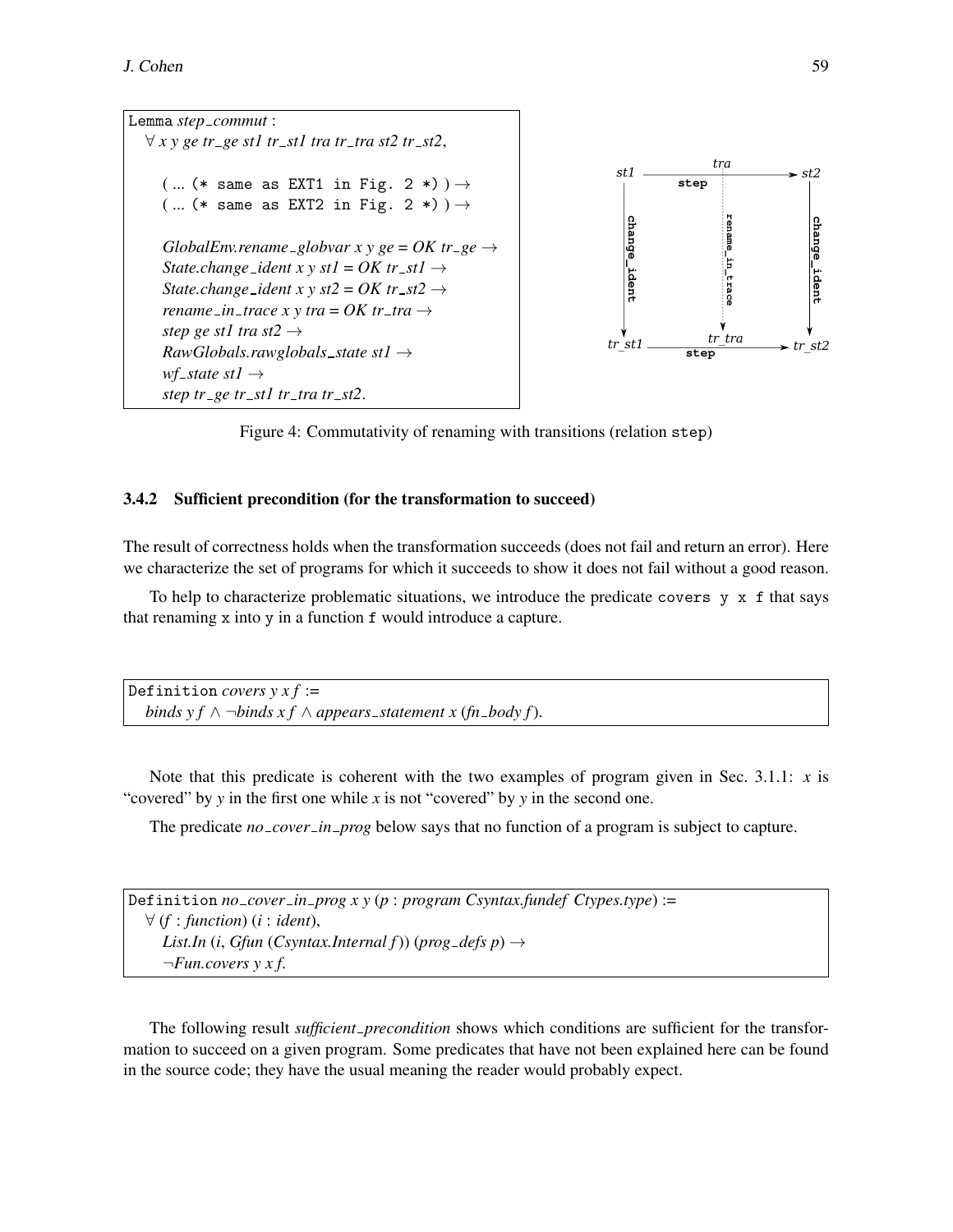```
Theorem sufficient precondition :
   ∀ x y p,
      x \neq y \rightarrowx \neq prog main p \rightarrowy \neq prog main p \rightarrowRawGlobals.rawglobals p →
      defines \text{g}lobvar x p \rightarrow\neg defines_globvar y p \rightarrow¬defines volatile globvar x p →
      \neg defines\_func x p \rightarrow¬defines func y p →
      \neg appears-free \, y \, p \rightarrow\neg appears-free x p \rightarrowno\_cover\_in\_prog x y p \rightarrow\exists t<sub>-</sub>p, rename-globvar-hard x y p = OK t<sub>-</sub>p.
```
Of course, this precondition applies on syntax trees, so we add that the parsing has to succeed for the transformation to succeed.

### 3.4.3 Invertibility

The transformation is invertible in the following meaning:

Lemma *invertibility* : ∀ *x y p r*, *rename*  $-globvar$  *hard*  $x \, y \, p = OK \, r \rightarrow$ *rename\_globvar\_hard y x r =*  $OK p$ *.* 

#### 3.4.4 Alternate proof for backward simulation

We have two very different proofs for the backward simulation (theorems *behavior preserved 2*, not included in the paper and *behavior preserved 3*, Fig. [3\)](#page-8-1). The first one relies on the same technique as the proof of forward simulation whereas the second one comes for free from the invertibility of the transformation and forward simulation.

## 4 Conclusion

#### 4.1 Results

We have built a refactoring tool whose logic part is formally described and proved correct. Although it has some limits (layout, pre-processing directives, and separate compilation not well supported as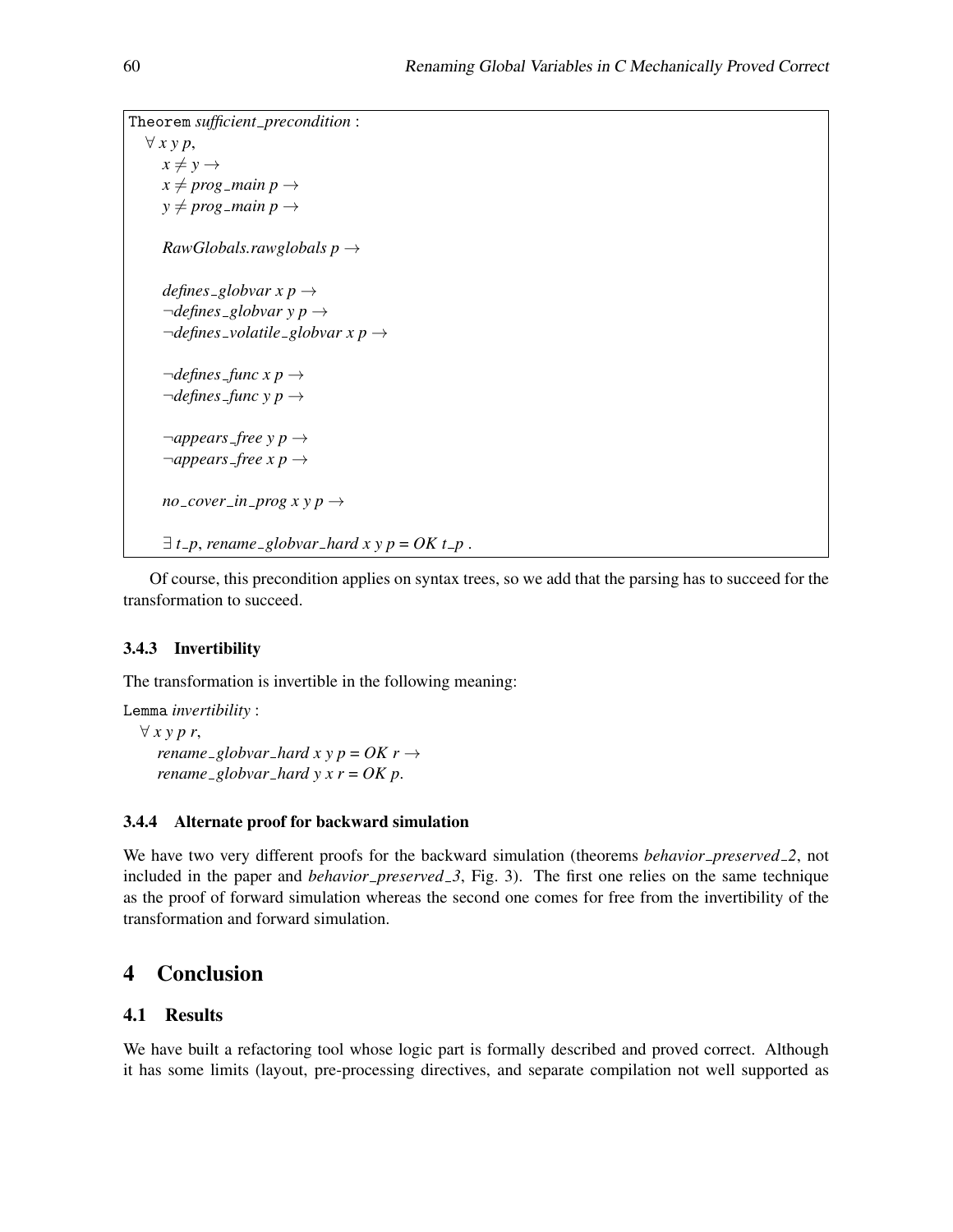discussed), our prototype produces C code that has the same semantics as the initial program, even when considering non-determinism.

#### 4.2 Related work

Faced with the complexity of making proofs for large languages such as C or Java, the community of refactoring explored naturally the systematic testing of refactoring tools [\[12,](#page-13-0) [18\]](#page-13-1) and of refactored programs [\[13,](#page-13-7) [7\]](#page-12-5).

Authors often give some properties of their refactoring operations, but generally in an informal way. It is not surprising that the first formal works in that domain, such as  $[10]$  and  $[22]$  (the latter is mechanized with Isabelle/HOL), were applied to functional languages, where a long tradition of program transformations exist. A few authors have a formal approach with imperative programs, but they focus on specific aspects of the transformation. For instance,  $[16]$  considers as an hypothesis that refactoring operations preserve the behavior for sequential executions in order to prove the preservation of the behavior for concurrent executions. To the best of our knowledge, our work is the first to prove formally the behavior preservation for an industrial language.

#### 4.3 Open questions and Future Work

Validation of widespread refactoring tools. Proving the correctness of refactoring operations made us point some situations that require a deep understanding of C mechanisms. For instance, the fact that any library has a direct access to all global variables of the program is unexpected by some programmers. That experience can be used to review existing refactoring tools for C.

Refactoring ill-formed programs. Some refactoring tools can perform correct transformations in illformed programs, for example when there is a syntax error in a part of the program that is not concerned with a local change. Ensuring behavior preservation in presence of errors is not easy because one must ensure that the part of the program which has an error is really not impacted by the change.

False-negatives. The characterization of the set of programs that make our renaming fail while it could be performed without changing the semantics, as for the problem coming from CompCert block variables as discussed in Sec. [2.4,](#page-3-3) is difficult because it cannot be done within the CompCert formalization itself.

Preserve the layout, preserve the pre-processing directives. Most refactoring tools preserve the layout of programs and our tool could probably adapted with the techniques they implement. Preserving pre-processing directives is probably more difficult. This is studied in several papers [\[19,](#page-13-8) [23,](#page-13-9) [6,](#page-12-6) [14,](#page-13-10) [20\]](#page-13-11).

Separate compilation. A little engineering effort is required to take separate compilation into account, and in particular the use of compiled object files or libraries in projects. Standard tools like the Unix command nm can probably be used to check that libraries do not use the renamed variable and its new name.

We also have to take inline assembly code into account to complete the tool.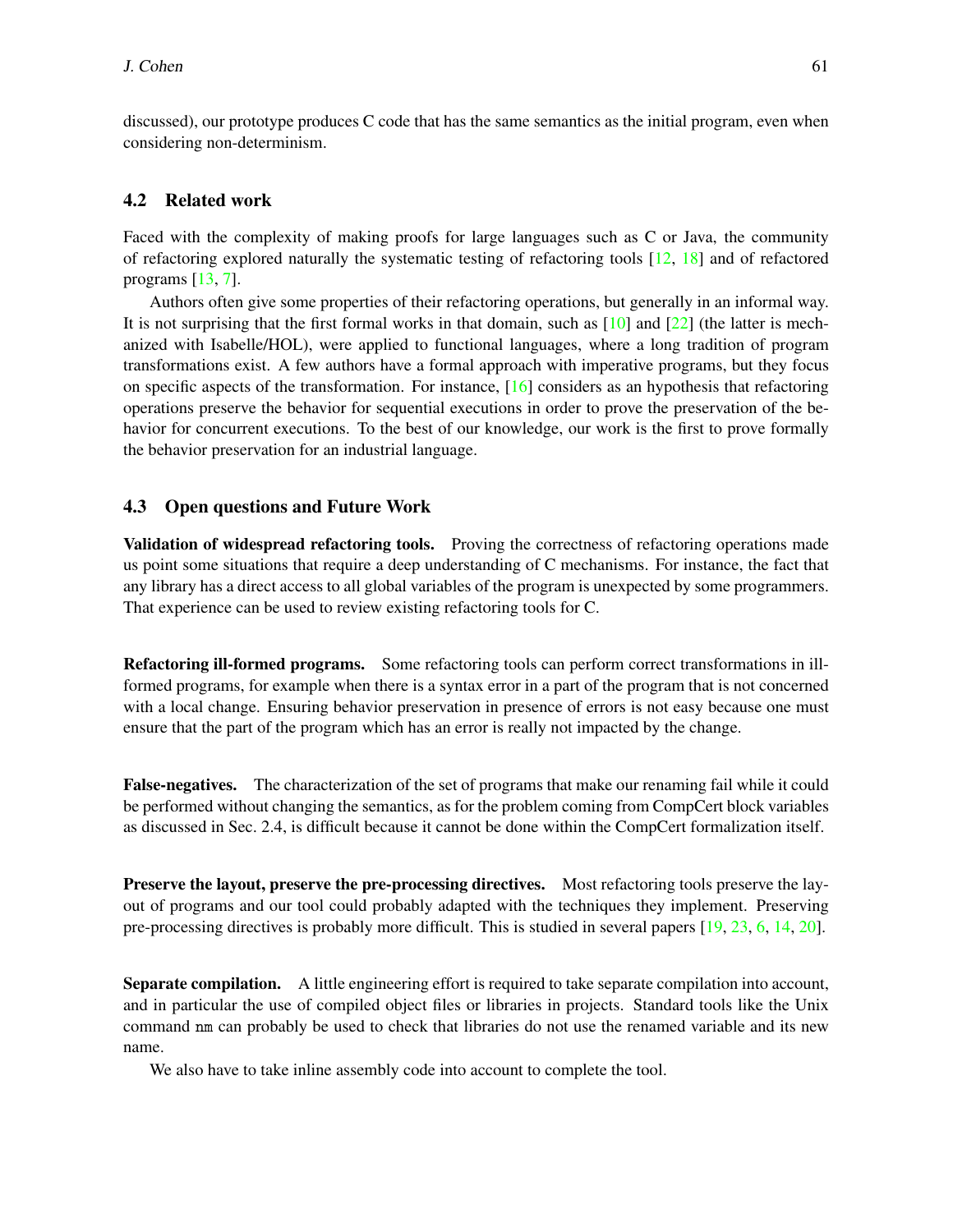Other refactoring operations. Of course, a large set of popular refactoring operations either atomic or composed are waiting to be verified.

Some aspects of our proof rely on some characteristics of the renaming operation, such as its invertibility, or the fact that it does not change the control flow of programs. So we expect that some parts of the proofs will change for other basic (atomic) refactoring operations. However, other aspects of our proof, such as relaxed preservation, or the correspondence between execution states, can be easily reused.

A large number of interesting refactoring operations are composite: they are combinations of basic operations. One of our goal for future work is to be able to prove the correctness of composite operations and the generation of their preconditions  $[8, 5]$  $[8, 5]$  $[8, 5]$  and to apply it to large transformation we have described in [\[4\]](#page-12-9) and [\[1\]](#page-12-10).

## Aknowledgements

The author is grateful to Sandrine Blazy, University of Rennes 1, for her help with the use of CompCert.

## References

- <span id="page-12-10"></span>[1] A. Ajouli, J. Cohen & J.-C. Royer (2013): *Transformations between Composite and Visitor Implementations in Java*. In: Software Engineering and Advanced Applications (SEAA), 2013 39th EUROMICRO Conference on, pp. 25–32, doi[:10.1109/SEAA.2013.53.](http://dx.doi.org/10.1109/SEAA.2013.53)
- <span id="page-12-3"></span>[2] Sandrine Blazy & Xavier Leroy (2009): *Mechanized semantics for the Clight subset of the C language*. Journal of Automated Reasoning 43(3), pp. 263–288, doi[:10.1007/s10817-009-9148-3.](http://dx.doi.org/10.1007/s10817-009-9148-3)
- <span id="page-12-1"></span>[3] J. Brant & F. Steimann (2015): *Refactoring Tools are Trustworthy Enough and Trust Must be Earned*. Software, IEEE 32(6), pp. 80–83, doi[:10.1109/MS.2015.145.](http://dx.doi.org/10.1109/MS.2015.145)
- <span id="page-12-9"></span>[4] J. Cohen, R. Douence & A. Ajouli (2012): *Invertible Program Restructurings for Continuing Modular Maintenance*. In: Software Maintenance and Reengineering (CSMR), 2012 16th European Conference on, pp. 347–352, doi[:10.1109/CSMR.2012.42.](http://dx.doi.org/10.1109/CSMR.2012.42)
- <span id="page-12-8"></span>[5] Julien Cohen & Akram Ajouli (2013): *Practical Use of Static Composition of Refactoring Operations*. In: Proceedings of the 28th Annual ACM Symposium on Applied Computing, SAC '13, ACM, pp. 1700–1705, doi[:10.1145/2480362.2480684.](http://dx.doi.org/10.1145/2480362.2480684)
- <span id="page-12-6"></span>[6] A. Garrido (2005): *Program refactoring in the presence of preprocessor directives*. Ph.D. thesis, University of Illinois at Urbana-Champaign, Champaign, IL, USA. Available at <http://hdl.handle.net/2142/11082>.
- <span id="page-12-5"></span>[7] Xi Ge & Emerson Murphy-Hill (2014): *Manual Refactoring Changes with Automated Refactoring Validation*. In: Proceedings of the 36th International Conference on Software Engineering, ICSE 2014, ACM, New York, NY, USA, pp. 1095–1105, doi[:10.1145/2568225.2568280.](http://dx.doi.org/10.1145/2568225.2568280)
- <span id="page-12-7"></span>[8] Günter Kniesel & Helge Koch (2004): *Static composition of refactorings*. Science of Computer Programming 52(13), pp. 9–51, doi[:10.1016/j.scico.2004.03.002.](http://dx.doi.org/10.1016/j.scico.2004.03.002) Special Issue on Program Transformation.
- <span id="page-12-4"></span>[9] Xavier Leroy (2007–2015): CompCert C web page : <http://compcert.inria.fr/compcert-C.html>.
- <span id="page-12-2"></span>[10] Huiqing Li & Simon Thompson (2005): *Formalisation of Haskell Refactorings*. In Marko van Eekelen & Kevin Hammond, editors: Trends in Functional Programming. Available at [http://www.cs.kent.ac.uk/](http://www.cs.kent.ac.uk/pubs/2005/2250) [pubs/2005/2250](http://www.cs.kent.ac.uk/pubs/2005/2250).
- <span id="page-12-0"></span>[11] Huiqing Li, Simon Thompson & Claus Reinke (2005): *The Haskell Refactorer, HaRe, and its API*. Electronic Notes in Theoretical Computer Science 141(4), pp. 29–34, doi[:10.1016/j.entcs.2005.02.053.](http://dx.doi.org/10.1016/j.entcs.2005.02.053) Proceedings of the Fifth Workshop on Language Descriptions, Tools, and Applications (LDTA 2005).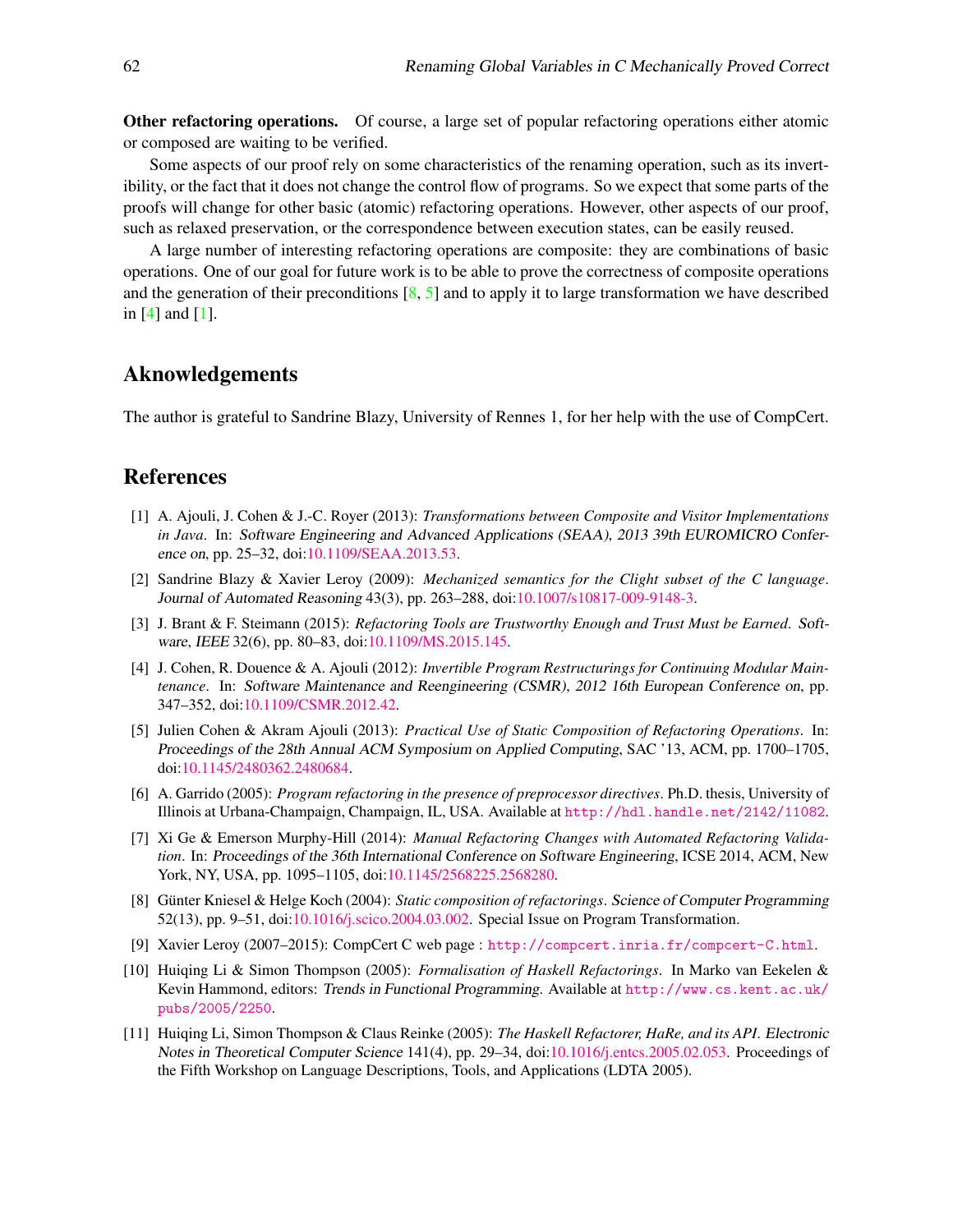- <span id="page-13-0"></span>[12] Melina Mongiovi (2011): *Safira: A Tool for Evaluating Behavior Preservation*. In: Proceedings of the ACM International Conference Companion on Object Oriented Programming Systems Languages and Applications Companion, OOPSLA '11, ACM, New York, NY, USA, pp. 213–214, doi[:10.1145/2048147.2048213.](http://dx.doi.org/10.1145/2048147.2048213)
- <span id="page-13-7"></span>[13] Melina Mongiovi, Rohit Gheyi, Gustavo Soares, Leopoldo Teixeira & Paulo Borba (2014): *Making Refactoring Safer Through Impact Analysis*. Sci. Comput. Program. 93, pp. 39–64, doi[:10.1016/j.scico.2013.11.001.](http://dx.doi.org/10.1016/j.scico.2013.11.001)
- <span id="page-13-10"></span>[14] Yoann Padioleau (2009): *Parsing C/C++ Code without Pre-processing*. In Oege de Moor & Michael I. Schwartzbach, editors: Compiler Construction, Lecture Notes in Computer Science 5501, Springer Berlin Heidelberg, pp. 109-125, doi[:10.1007/978-3-642-00722-4](http://dx.doi.org/10.1007/978-3-642-00722-4_9)<sub>-9</sub>.
- <span id="page-13-12"></span>[15] F. Pfenning & C. Elliott (1988): *Higher-order Abstract Syntax*. SIGPLAN Not. 23(7), pp. 199–208, doi[:10.1145/960116.54010.](http://dx.doi.org/10.1145/960116.54010)
- <span id="page-13-3"></span>[16] Max Schäfer, Julian Dolby, Manu Sridharan, Emina Torlak & Frank Tip (2010): *Correct Refactoring of Concurrent Java Code*. In: ECOOP 2010 Object-Oriented Programming, Lecture Notes in Computer Science 6183, Springer Berlin Heidelberg, pp. 225–249, doi[:10.1007/978-3-642-14107-2](http://dx.doi.org/10.1007/978-3-642-14107-2_11) 11.
- <span id="page-13-2"></span>[17] Max Schäfer, Torbjörn Ekman & Oege de Moor (2008): *Challenge Proposal: Verification of Refactorings*. In: Proceedings of the 3rd Workshop on Programming Languages Meets Program Verification, PLPV '09, ACM, New York, NY, USA, pp. 67–72, doi[:10.1145/1481848.1481859.](http://dx.doi.org/10.1145/1481848.1481859)
- <span id="page-13-1"></span>[18] Gustavo Soares (2012): *Automated Behavioral Testing of Refactoring Engines*. In: Proceedings of the 3rd Annual Conference on Systems, Programming, and Applications: Software for Humanity, SPLASH '12, ACM, New York, NY, USA, pp. 105–106, doi[:10.1145/2384716.2384760.](http://dx.doi.org/10.1145/2384716.2384760)
- <span id="page-13-8"></span>[19] D. Spinellis (2003): *Global analysis and transformations in preprocessed languages*. Software Engineering, IEEE Transactions on 29(11), pp. 1019–1030, doi[:10.1109/TSE.2003.1245303.](http://dx.doi.org/10.1109/TSE.2003.1245303)
- <span id="page-13-11"></span>[20] Diomidis Spinellis (2010): *CScout: A refactoring browser for C*. Science of Computer Programming 75(4), pp. 216–231, doi[:10.1016/j.scico.2009.09.003.](http://dx.doi.org/10.1016/j.scico.2009.09.003) Experimental Software and Toolkits (EST 3): A special issue of the Workshop on Academic Software Development Tools and Techniques (WASDeTT 2008).
- <span id="page-13-5"></span>[21] Nik Sultana & Simon Thompson (2008): *A Certified Refactoring Engine*. In: Draft Proceedings of the Ninth Symposium on Trends in Functional Programming (TFP).
- <span id="page-13-4"></span>[22] Nik Sultana & Simon Thompson (2008): *Mechanical Verification of Refactorings*. In: Proceedings of the 2008 ACM SIGPLAN Symposium on Partial Evaluation and Semantics-based Program Manipulation, PEPM '08, ACM, New York, NY, USA, pp. 51–60, doi[:10.1145/1328408.1328417.](http://dx.doi.org/10.1145/1328408.1328417)
- <span id="page-13-9"></span>[23] Marian Vittek (2003): *Refactoring browser with preprocessor*. In: Software Maintenance and Reengineering, 2003. Proceedings. Seventh European Conference on, pp. 101–110, doi[:10.1109/CSMR.2003.1192417.](http://dx.doi.org/10.1109/CSMR.2003.1192417)

## <span id="page-13-6"></span>A Non-trivial aspects of the proof

We report here two specific aspects of the proof of correctness that deserve to be discussed.

#### A.1 Higher Order Contexts

The concept of context is familiar in programming language semantics. It is used to specify places where computations can occur. In CompCert, contexts are represented by native Coq functions (type  $\exp r \rightarrow \exp r$ ), adopting the higher-order abstract syntax style [\[15\]](#page-13-12). Higher order data-structures are generally used because they allow to reuse the mechanisms of function application of the host language instead of re-encoding it. But they also have the well-known drawback of being difficult to inspect and transform. So, the implementation of a renaming in contexts is not trivial.

To transform contexts, we first flatten them by applying them to a fresh witness variable (type *expr*), which gives a plain expression. Then we transform that expression (normal renaming in an expression),